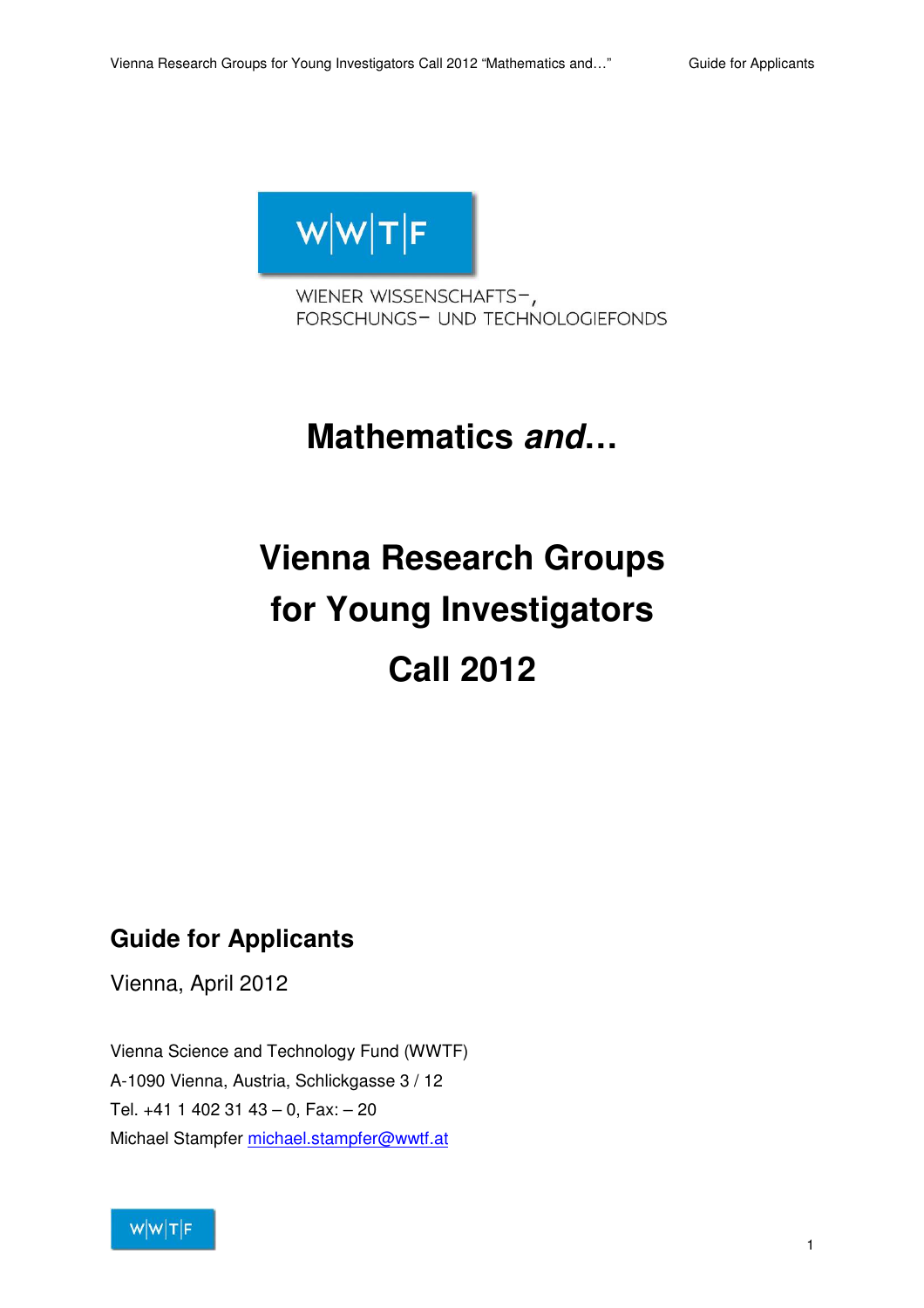#### **Vienna Research Groups for Young Investigators – Some Facts**

A Vienna Research Group is an assembly of researchers that launches individuals in their post-doc phase onto their next career step. Typically it is the **first "genuine" group** led by such a young researcher who undertakes leadership responsibility for several group members. Scientists who apply for this call are usually **two to eight years** after PhD; care duties may extend this period by up to four years. WWTF intentionally aims this initiative at very young researchers.

Vienna Research Groups operate for **six to eight years**. Key milestones are: (i) an **interim evaluation** after three to four years; and (ii) the end of the "first" phase, chiefly financed by WWTF, after five years. The second phase will depend on the framework and opportunities available at the home institutions and will run for one to three years. Funding by WWTF is supplemented, particularly in the second phase (i.e. years 6, 6-7 or 6-8), by a significant rise in financing by the home institution.

Vienna Research Group leaders are to be **independent** in designing their research work and recruiting their staff.

• **Who is eligible to apply?** In compliance with the Funding Guidelines for the Vienna Research Groups for Young Investigators program this call is formally addressed to universities and non-university research institutions in Vienna. Individual persons are not eligible to apply.



• **Formalities of writing the proposal:** Given the fact that the proposal will be assessed by an international panel and that international peers will provide written reviews it must to be submitted in English. Costs and financing figures have to be quoted in thousands of Euro.

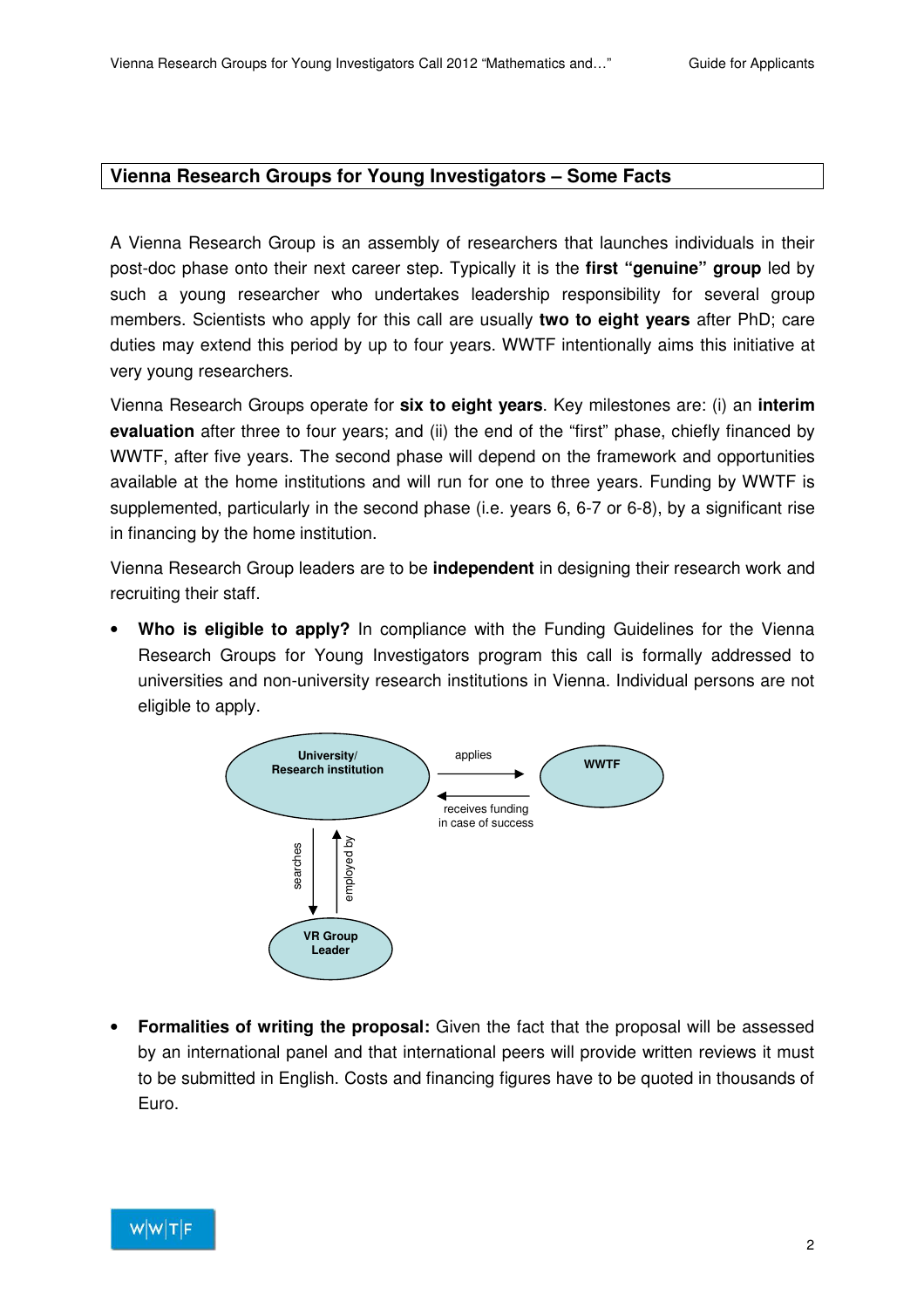Please note that **page limits** are maximum limits which do not need to be reached. Rather you are encouraged to write concisely and to the point. Present the most significant content in a readily understandable manner. Go into sufficient detail as far as it is needed for experts and the panel to obtain a clear picture of the candidate and the planned activities.

#### **Deadlines**

| <b>Deadline Short Proposal</b>   | 5 July 2012, 2 p.m.       |
|----------------------------------|---------------------------|
| <b>Invitation Full Proposal</b>  | 12 July 2012              |
| <b>Deadline Full Proposal</b>    | 12 September 2012, 2 p.m. |
| <b>Hearings at Panel Meeting</b> | 10-11 December 2012       |
| <b>Publication of Results</b>    | 18 December 2012          |
| Deadline Negotiations I          | 20 February 2013          |
| <b>Deadline Negotiations II</b>  | 15 March 2013             |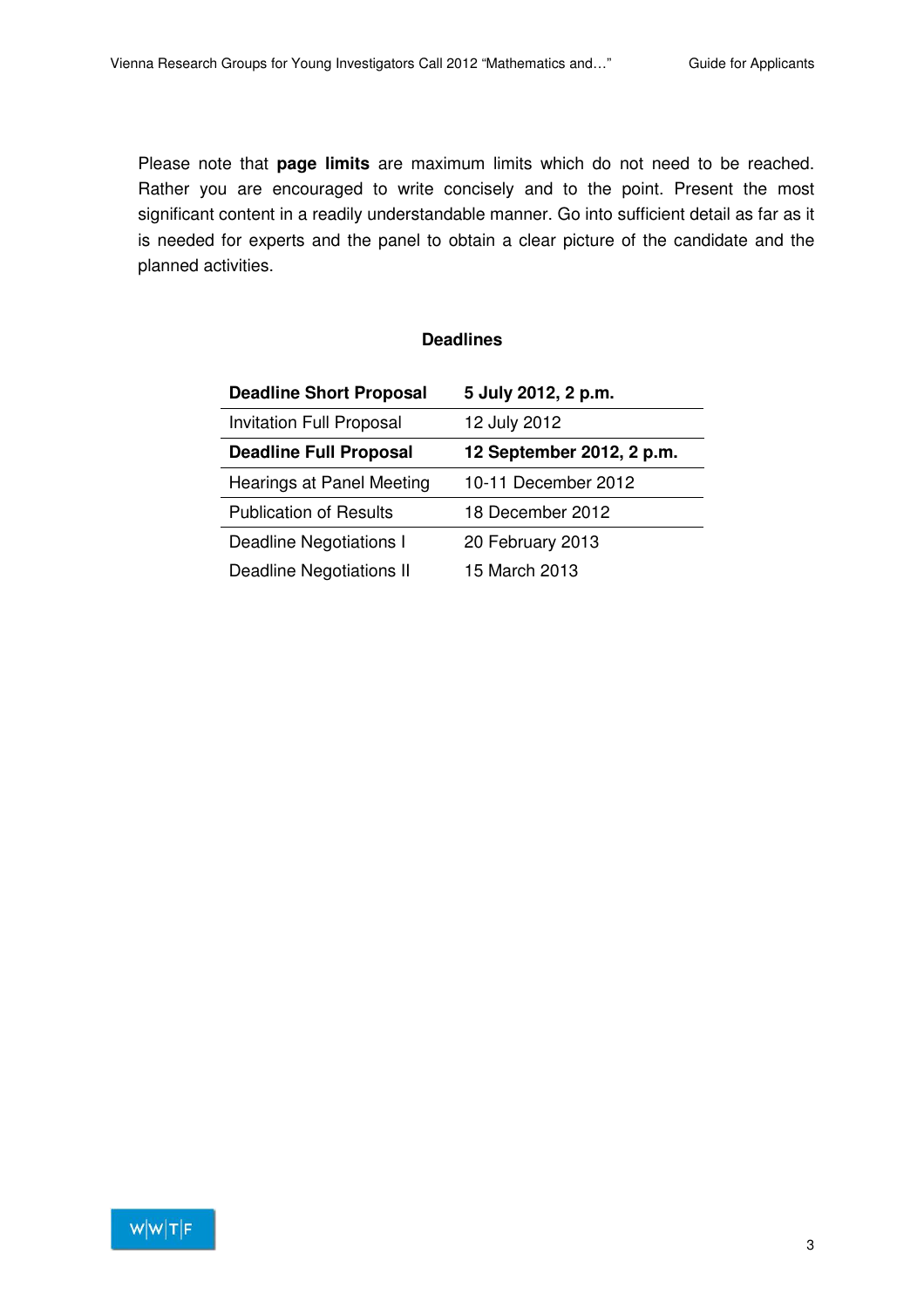# **First Steps & How to Use WWTF's Online Submission System**

WWTF has an online submission system. Kindly follow these steps to submit a proposal. Please note: this call is formally addressed to universities and non-university research institutions. Individual persons are not eligible to apply:

#### **Step 1 – Short Proposal:**

**1: Registration to the online submission system for WWTF funding applications** Please register at https://funding.wwtf.at/. You register with your e-mail address and your surname; the password will then be generated automatically and sent to you by e-mail.

Note that you only have to *register once* to the Submission System; afterwards you can submit proposals to any current and future WWTF Call.

#### **2: Log in, choose your Call and create a new proposal**

Log in (using your e-mail address and the password sent to you by e-mail) and change your password if you want to. Then you have to choose the Call you want to submit your proposal to (sub-menu 'my proposals').

 Create a new proposal form and open the respective form by clicking on it. (Note: The proposal will be called 'unnamed group leader' until you fill in the title in the online form)

#### **3: Write your short proposal**

Fill in the requested information in the online form. Upload your CV as a PDF $^1$  file.

- You can save your entries and change them at any time until you finally submit the short proposal by pushing the submit button.
- The sub-menu 'my data depot' allows quick access to all documents you have uploaded so far.

#### **4: Submit your short proposal**

The submit-button is available as soon as you have provided all requested information (signalled by a green check mark next to the chapter title; a single PDF proposal document is available). By pushing this button you finally submit your short proposal as it is.

#### **Further you will have to submit one paper copy (incl. original signatures).**

**Please mind the firm deadline for both electronic and paper version of the proposal.**

<sup>1</sup> Make sure your PDF files are compatible to PDF/A (i.e. PDF Version 1.4).



 $\overline{a}$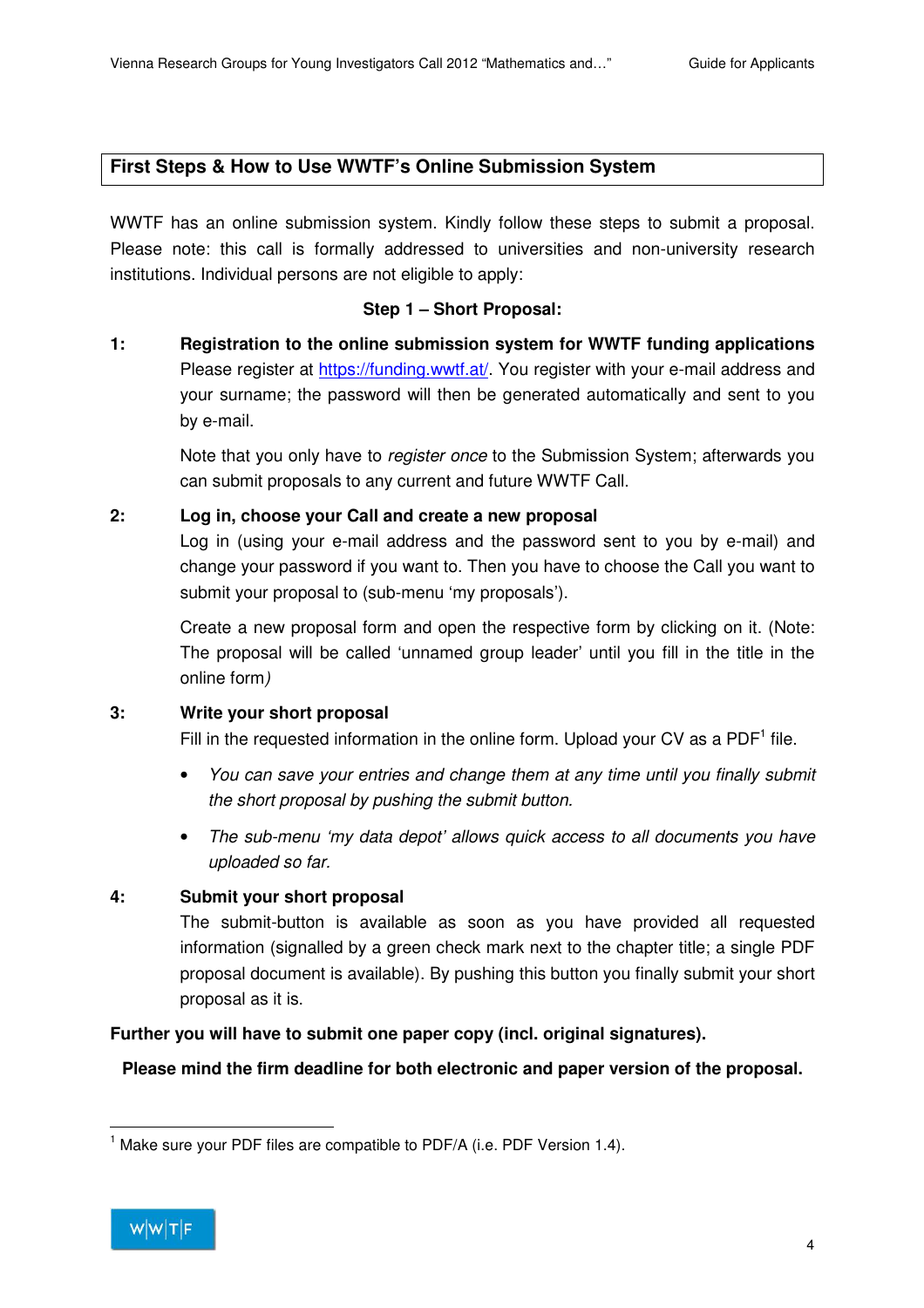#### **Step 2 - Full Proposal**

#### **1: Log in, open and write your full proposal**

After having received the invitation to write a full proposal, log in and write your proposal. Fill in the requested information in the online forms for the respective chapters. Further, you have to upload the files for the appendix (i.e., detailed project calculations based on the table in the provided Excel file, a CV, LoIs, LoRs), find the respective forms available for download.

- Part of the information will already be pre-filled with data from the short proposal. Please check carefully and adapt / complete where necessary.
- You can save your entries and change them at any time until you finally submit the full proposal by pushing the submit button.
- The sub-menu 'my data depot' allows quick access to all documents you have uploaded so far.

#### **2: Submit your full proposal**

The submit-button is available as soon as you have provided all requested information (signalled by a green check mark next to the chapter title; a single PDF proposal document is available). By pushing this button you finally submit your proposal as it is.

Further you will have to submit one **complete paper copy** (incl. original signatures). Any chapter of the proposal that has been filled in online can be saved as PDF and printed any time.

Mind: The applicants have to take care, that data provided in the final online-version and data in uploaded proposal files equals the hard copy handed in at WWTF office. This will be part of the formal eligibility check

In case of any problems with the online submission system, please do not hesitate to contact WWTF office.

**Please mind the firm deadline for both electronic and paper version of the proposal.** 

**The following pages provide a glimpse on the obligatory online forms. Please note that you can only submit a proposal via the online submission system!** 

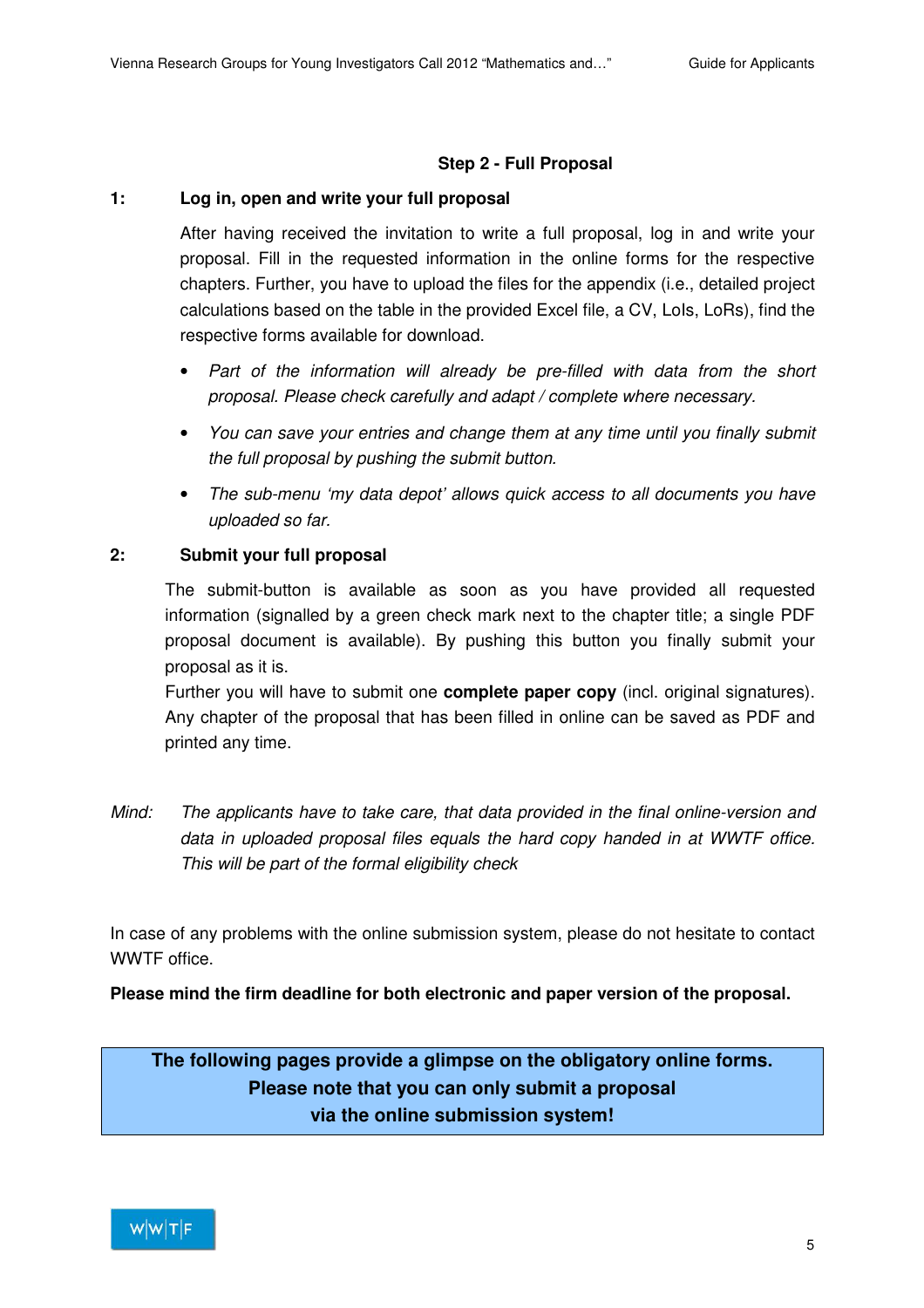# **PROPOSAL PHASE 1 – Short Proposal**

**Deadline: 5 July 2012** 

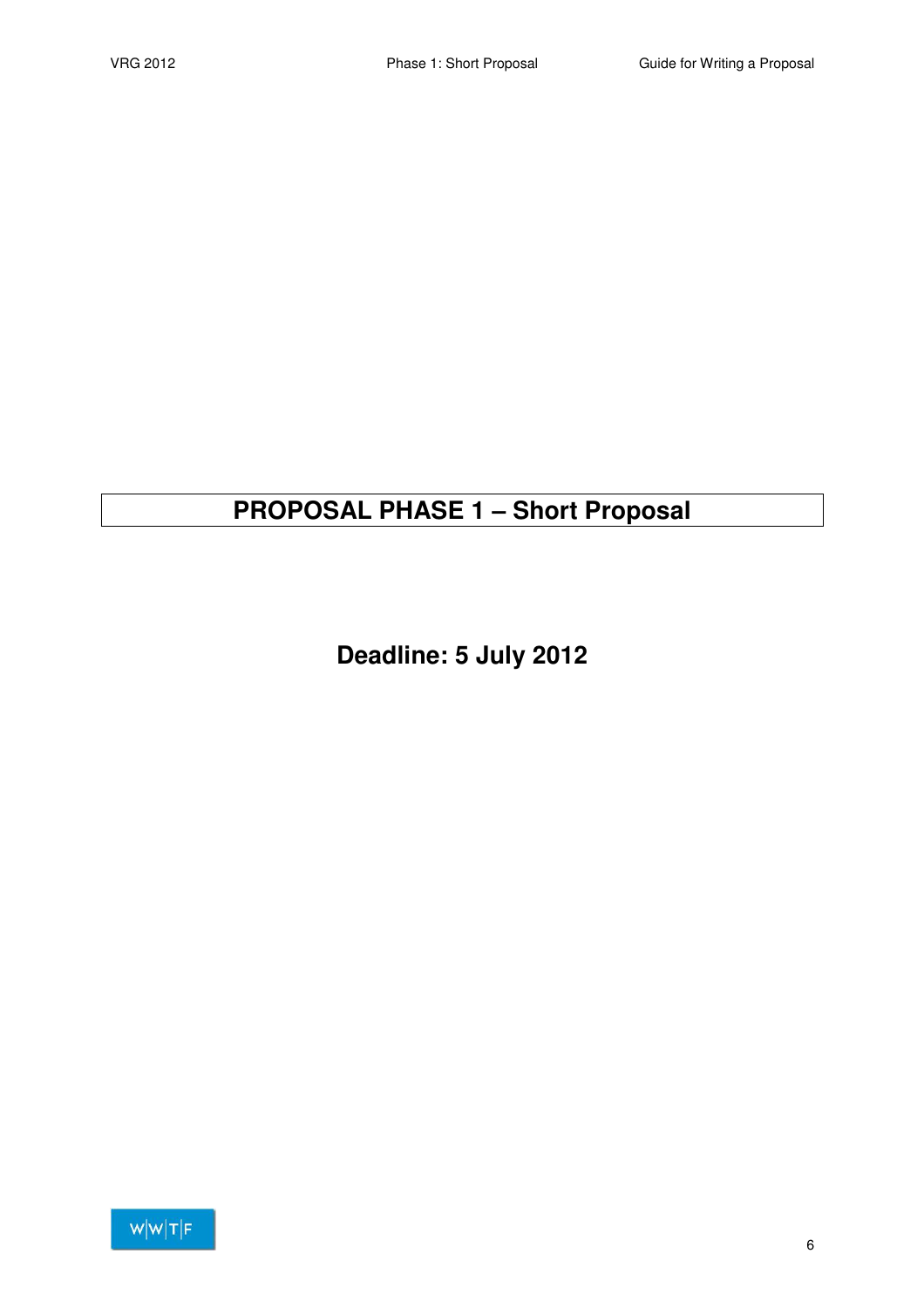

# **Proposal to the Vienna Science and Technology Fund – Short Proposal Vienna Research Groups for Young Investigators**

This flyleaf contains data on the institution acting as "**principal applicant"**, and on the **person** to be recruited as Vienna Research Group Leader.

| Principal applicant (host institution): |                                                                  |
|-----------------------------------------|------------------------------------------------------------------|
|                                         |                                                                  |
| Address / Website                       |                                                                  |
|                                         |                                                                  |
| Proponent:                              | Who is the scientist at the host institution responsible for the |
|                                         | coordination of the proposal? (Note: not the proposed person)    |
|                                         |                                                                  |
| Phone/ Email:                           | phone number and email address of the proponent                  |
|                                         |                                                                  |

| Group leader (proposed person): | Who is the young scientist that would like to move to Vienna? |
|---------------------------------|---------------------------------------------------------------|
| Current home institution:       |                                                               |
| Current institute / group:      |                                                               |
| Address / Phone:                |                                                               |
| Email / Website:                |                                                               |

| Year of PhD:                                | The year in which the PhD degree has been awarded                                  |  |
|---------------------------------------------|------------------------------------------------------------------------------------|--|
| Number of journal papers (peer<br>reviewed) | To how many journal papers (peer reviewed) did you contribute?                     |  |
| Number of citations                         | Kindly use a software like ISI Web of Science or Scopus to identify this<br>figure |  |
|                                             |                                                                                    |  |
| Proposed field of research:                 | This is the title of your proposal.                                                |  |

Outline of intended work (up to one page): Please give a short outline (not more than one page) on the envisaged scientific work plan of the Vienna Research Group Leader her/ his group

Motivation of the host institution to bring the proposed group leader to Vienna (up to 1/2 page): Please give a short outline (not more than half a page) on the primary/main motives of the host institution to bring the proposed group leader to Vienna.

What kind of long term career perspective can be offered to the candidate by your organisation?

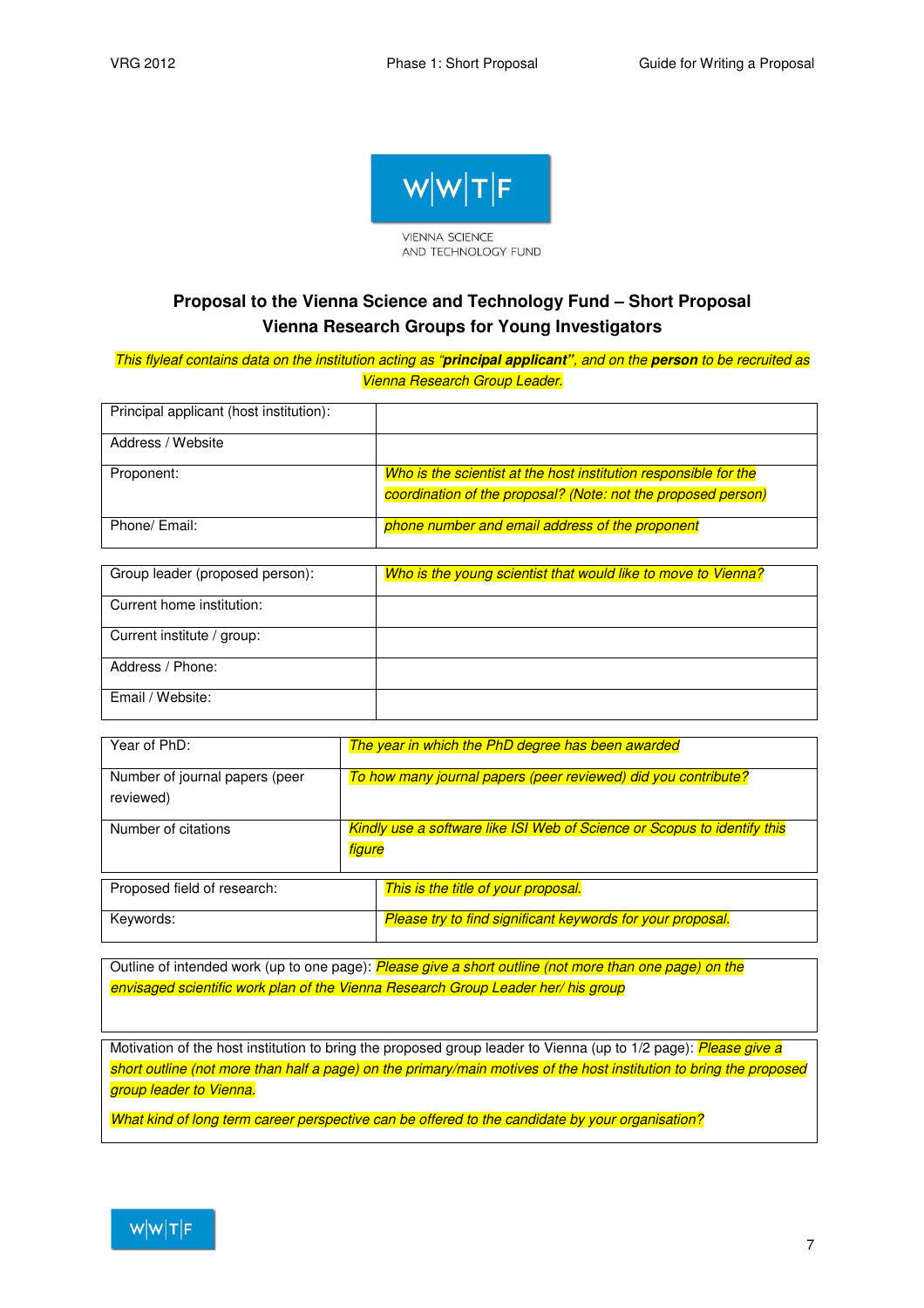Motivation to apply for the position as a Vienna Research Group Leader (up to 1/2 page): Please give a short outline (not more than half a page) on the primary/main motives of the proposed group leader to come to Vienna and to apply for the position at the host institution.

CV: please upload the group leader's CV (not more than three pages plus publication list). Please classify your publications in a suitable manner by using sub-categories like peer reviewed journal publications / conference contributions / others

## **Affirmations**

In signing the application form, the principal applicant certifies that the information provided in the proposal is, to the best of her/his knowledge and belief, accurate and complete.

|                     | Signing person                                                                     |
|---------------------|------------------------------------------------------------------------------------|
| Principal applicant | A signature of the authorised person to sign on behalf of the principal applicant  |
| 66 99<br>.          | (i.e. host institution) is required, i.e. person(s) representing the management of |
|                     | the principal applicant (rector / director/ manager/ ).                            |
|                     |                                                                                    |

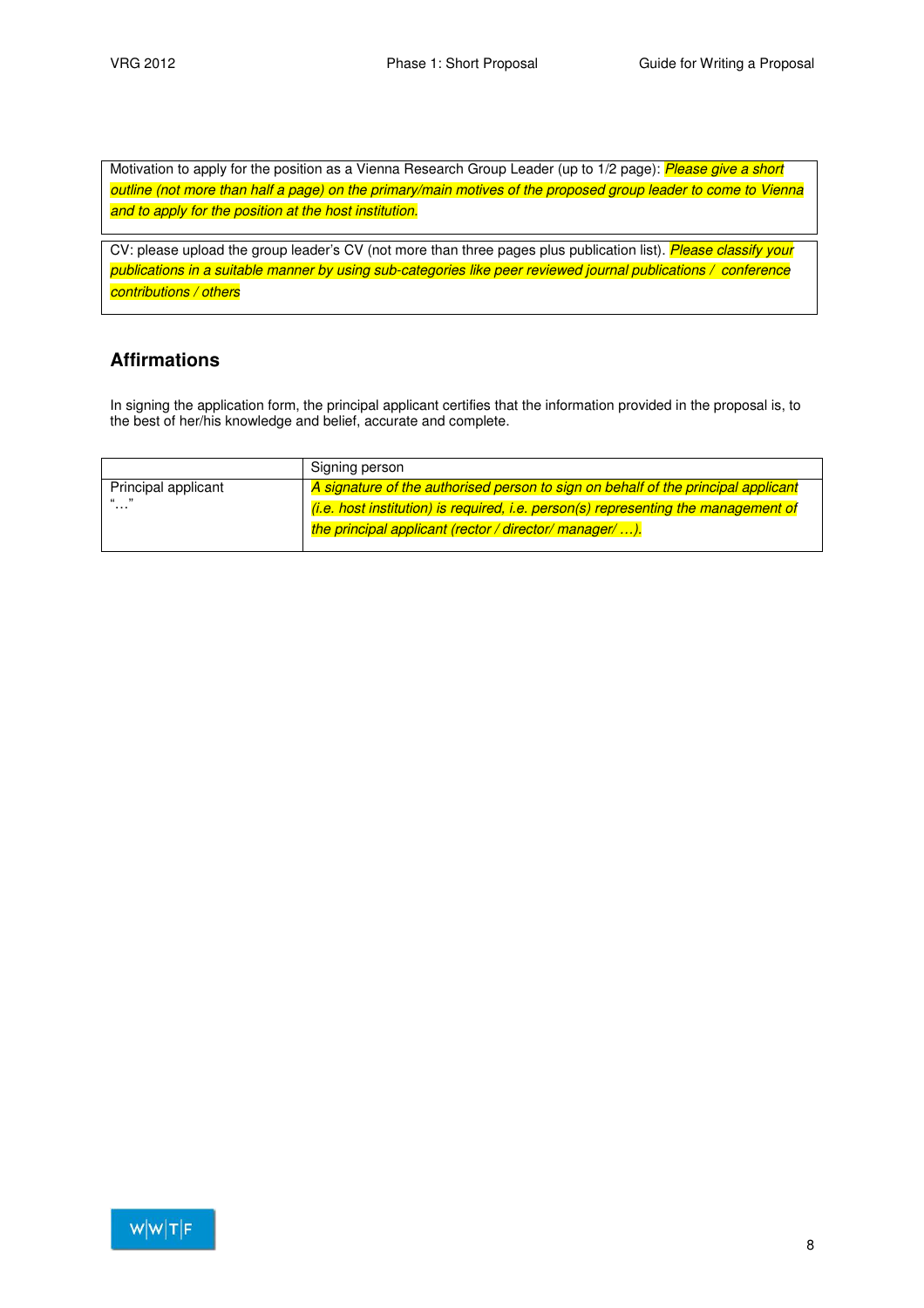# **PROPOSAL PHASE 2 – Full Proposal**

**Deadline: 12 September 2012** 

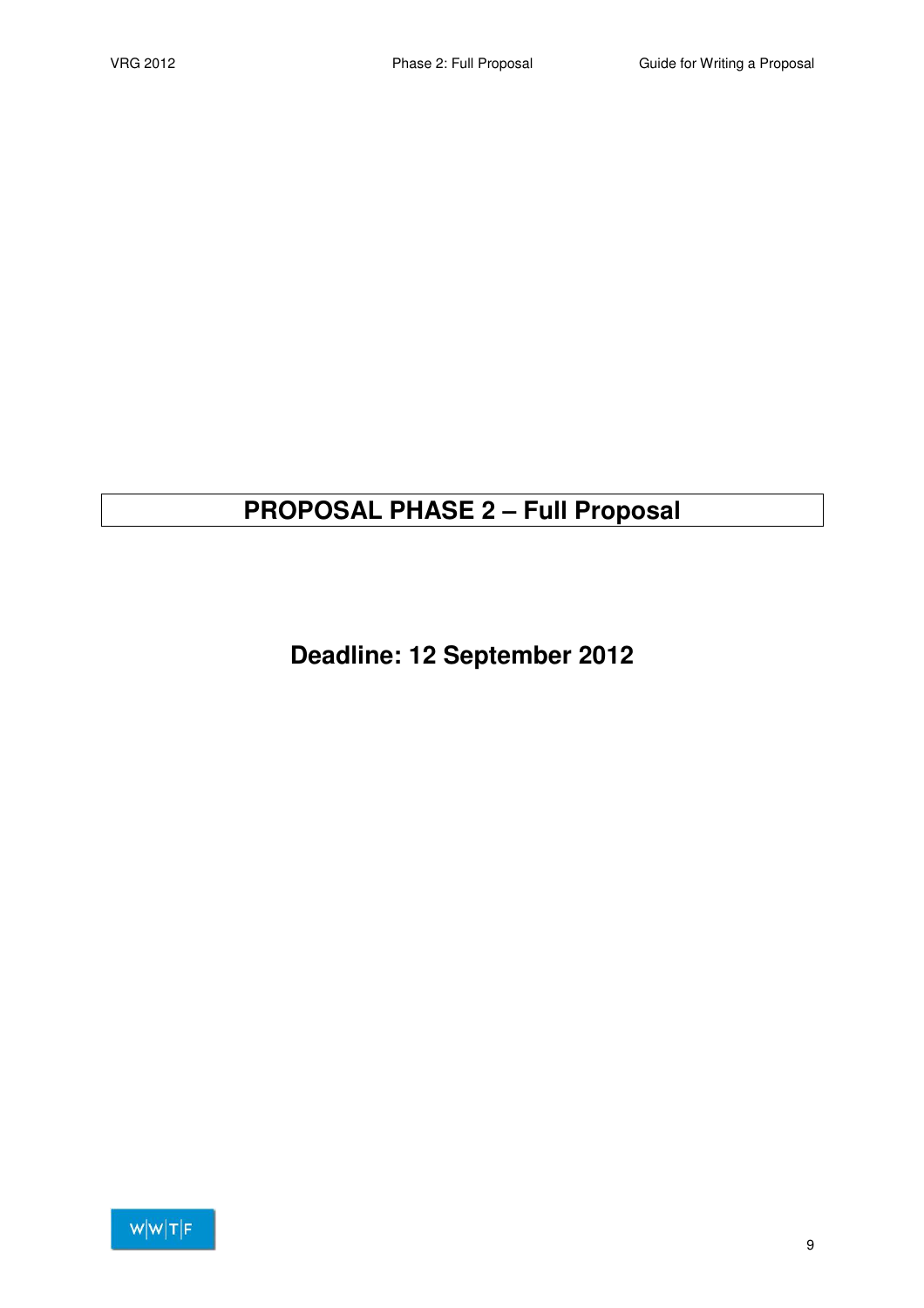

## **Proposal to the Vienna Science and Technology Fund – Full Proposal**

#### **Vienna Research Groups for Young Investigators**

| Principal applicant (host institution): | See part 1. Information provided in the Short proposal will be                                                                               |
|-----------------------------------------|----------------------------------------------------------------------------------------------------------------------------------------------|
|                                         | automatically copied to the full proposal.                                                                                                   |
| Address / Website:                      |                                                                                                                                              |
| Proponent:                              |                                                                                                                                              |
| Phone / Email:                          |                                                                                                                                              |
| Project duration:                       | Vienna Research Groups are designed for a term of six to eight<br>years. Please indicate here your choice: 5+1 year, 5+2 years, 5+3<br>years |

| Group leader (proposed person): | See part 1. Information provided in the Short proposal will be<br>automatically copied to the full proposal. |
|---------------------------------|--------------------------------------------------------------------------------------------------------------|
| Current home institution:       |                                                                                                              |
| Current institute / group:      |                                                                                                              |
| Address / Phone:                |                                                                                                              |
| Website / Email:                |                                                                                                              |

| Year of PhD:                | Number of journal papers (peer<br>reviewed): | Number of citations                                                   |
|-----------------------------|----------------------------------------------|-----------------------------------------------------------------------|
| Proposed field of research: |                                              |                                                                       |
| Keywords:                   |                                              | Please try to find significant keywords for your proposal. These will |

be used to identify relevant peers to evaluate your proposal.

#### Optional:

| Excluded peer evaluator 1: | You can name up to three persons and exclude them from reviewing  |
|----------------------------|-------------------------------------------------------------------|
|                            | your proposal without indicating any reason. These peers will not |
| Excluded peer evaluator 2: | be visible in the PDF generated for peer reviewing. The           |
| Excluded peer evaluator 3: | information provided is only visible to WWTF/ panel members.      |

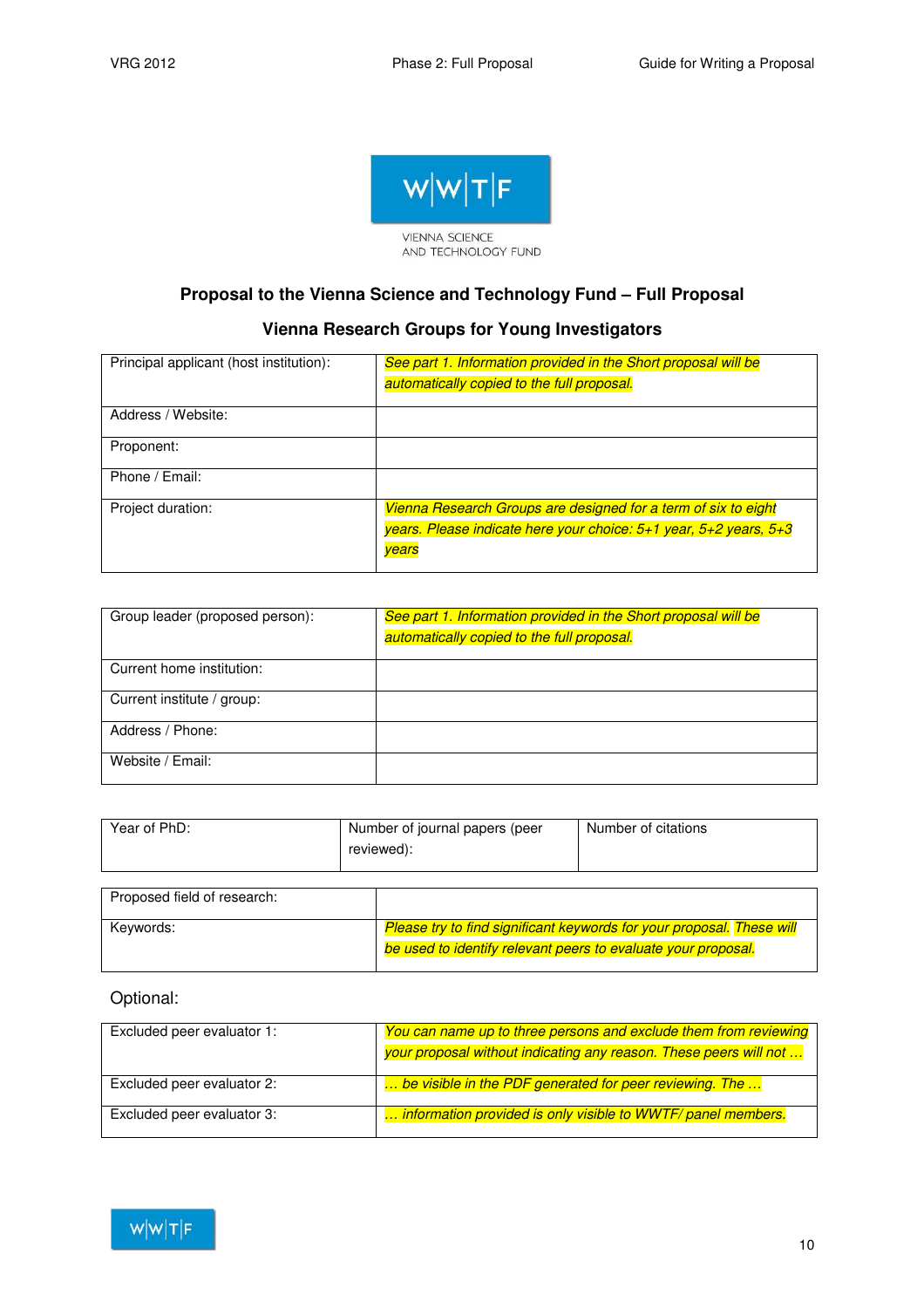#### **Affirmations**

In signing the application form, the **applicants** (i.e. the institutional level authorised and responsible for signing, the proponent, and the proposed research group leader) certify that the information provided in the proposal is, to the best of their knowledge and belief, accurate and complete. They confirm the following:

- The persons involved will ensure compliance with all legal and procedural requirements regarding safety, ethical issues, notification requirements, immigration laws, public tender procedures, labour legislations, and any other relevant regulations.
- All persons agree not to exploit intellectual property as individuals, but within the set of rules of their institutions. All project related publications will mention WWTF as the funding agency.
- The persons involved confirm, that the research project submitted for WWTF funding is currently not subject to third party funding (like FWF, EU-funding, any other regional, national or international funding). The persons involved pledge to disclose if they intend to apply / have applied for funding for the same research project at other funding sources.
- WWTF is a founding member of the Austrian Agency for Research Integrity (www.oeawi.at). The persons and institutions involved confirm, that for treating any project related scientific misconduct they will fully cooperate with this agency.
- The persons involved confirm that they are aware of overhead regulations of their institution and the resulting distribution of the overhead (maximum 20%) paid by WWTF.
- Everybody employed in a WWTF project should get a fair contract with a minimum payment according to standards of the Austrian Science Fund (FWF)/ "Kollektivvertrag" and a maximum total employment of 100%.
- All relevant modifications will be communicated promptly to WWTF.
- The principal applicant / host institution agrees to the use of space, equipment, resources and contribution as stated in the application and needed for successfully performing the project.
- The institution agrees to provide in-kind contribution as described in the application.

The contributions of partners or other third parties are documented in the appendix by Letters of Intent, each signed by the responsible rector/director/manager.

|                                        | Signing person                                                                 |
|----------------------------------------|--------------------------------------------------------------------------------|
| Principal applicant                    | A signature of a person representing the management of the principal applicant |
| .                                      | (rector/director/manager/) is required.                                        |
| Proponent<br>.                         | The proposal needs to be signed by the proponent of the proposal.              |
| Group leader (proposed<br>person)<br>. | The proposal needs to be signed by the proposed group leader.                  |

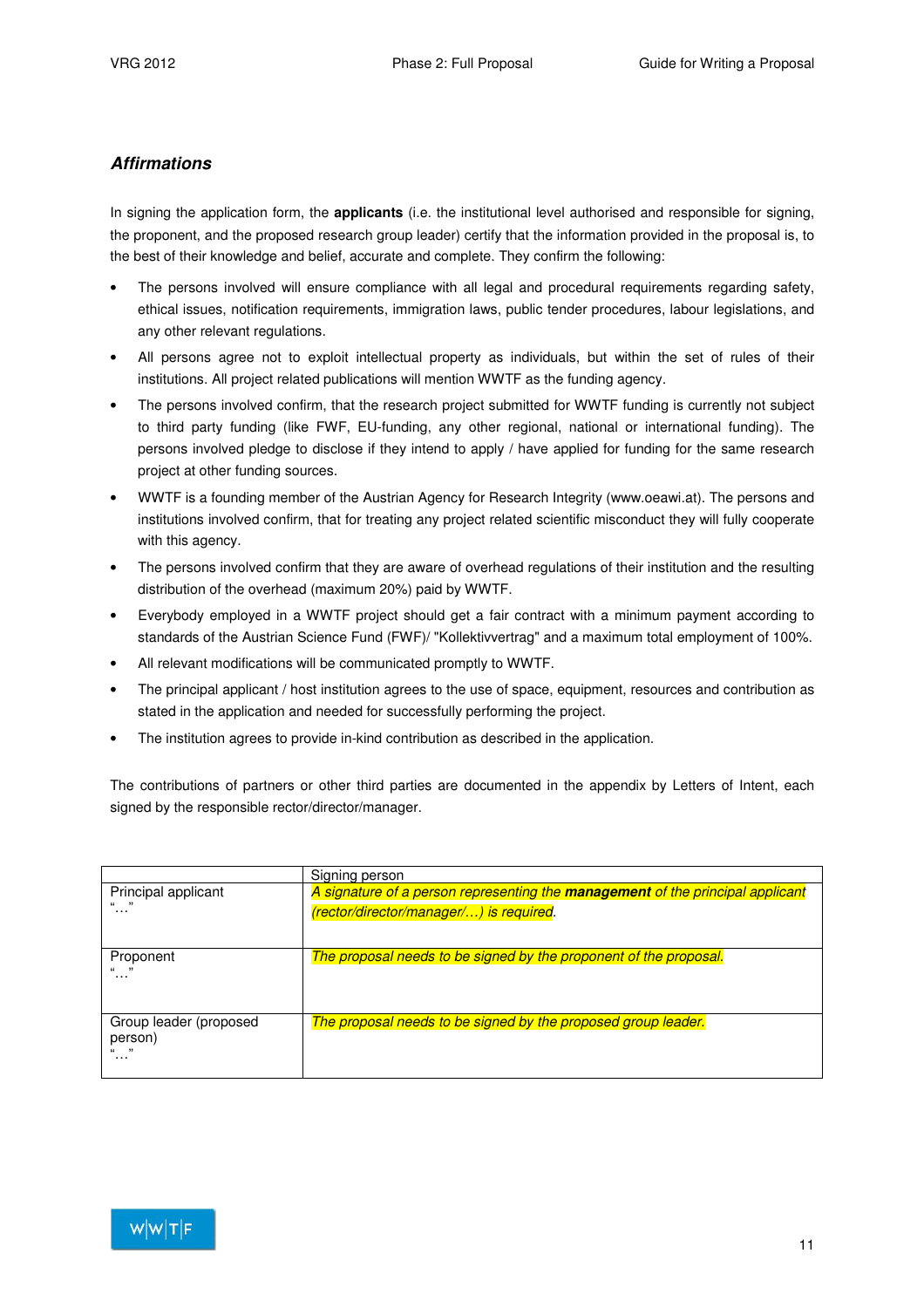# **1. Summary**

Abstract (up to one page): Please provide an abstract of your intended work. Put some effort in writing this abstract; it will also be used to identify suitable peers to evaluate your proposal.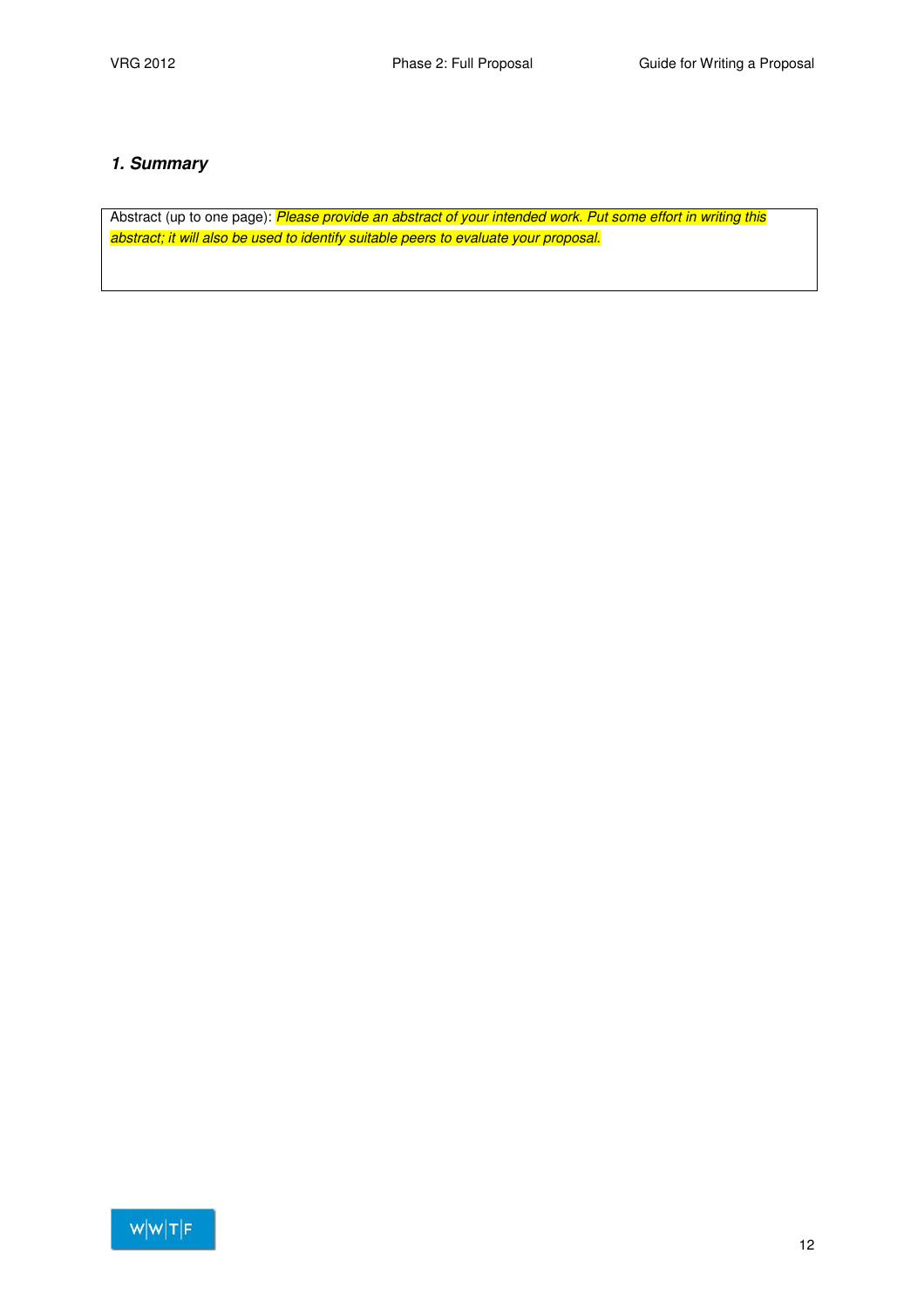#### **2. Vienna Research Group Leader**

#### **(Max. three pages excl. CV, should be written by the envisaged VRG leader)**

Name / address / current position / financing

Please describe your current position. Please also add some information on the type of your position, eg. how this position is financed (permanent, via a grant...)

#### Career steps

Describe your career steps so far. Please add also in which groups you have been working up until now. Please note that WWTF takes unconventional research careers into consideration. You might add non scientific landmarks in your career as well.

#### Highlight of recent work

Describe the highlight of your recent work. This might be a publication, but also a major contribution to a scientific achievement in your lab.

#### Key publications

Rank your 3-5 most important publications and describe your contribution.

Describe your (scientific) leadership potential.

Please describe here your (scientific) leadership potential. As you are in an early stage of your career, give the panel and the referees the possibility to assess your leadership potential, e.g. through a clear vision how to lead a group or through demonstrated leadership potential outside science …or in any other way you prefer.

Motivation for your application as a Vienna Research Group Leader (up to 1/2 page):

Please describe your motivation to take on the Group Leader Position and outline your relocation plans. Information from short proposal will automatically be copied. Please adapt as necessary.

CV: please upload your CV (not more than three pages + publication list).

Please classify your publications in a suitable manner by using sub-categories like peer reviewed journal publications / conference contributions / others

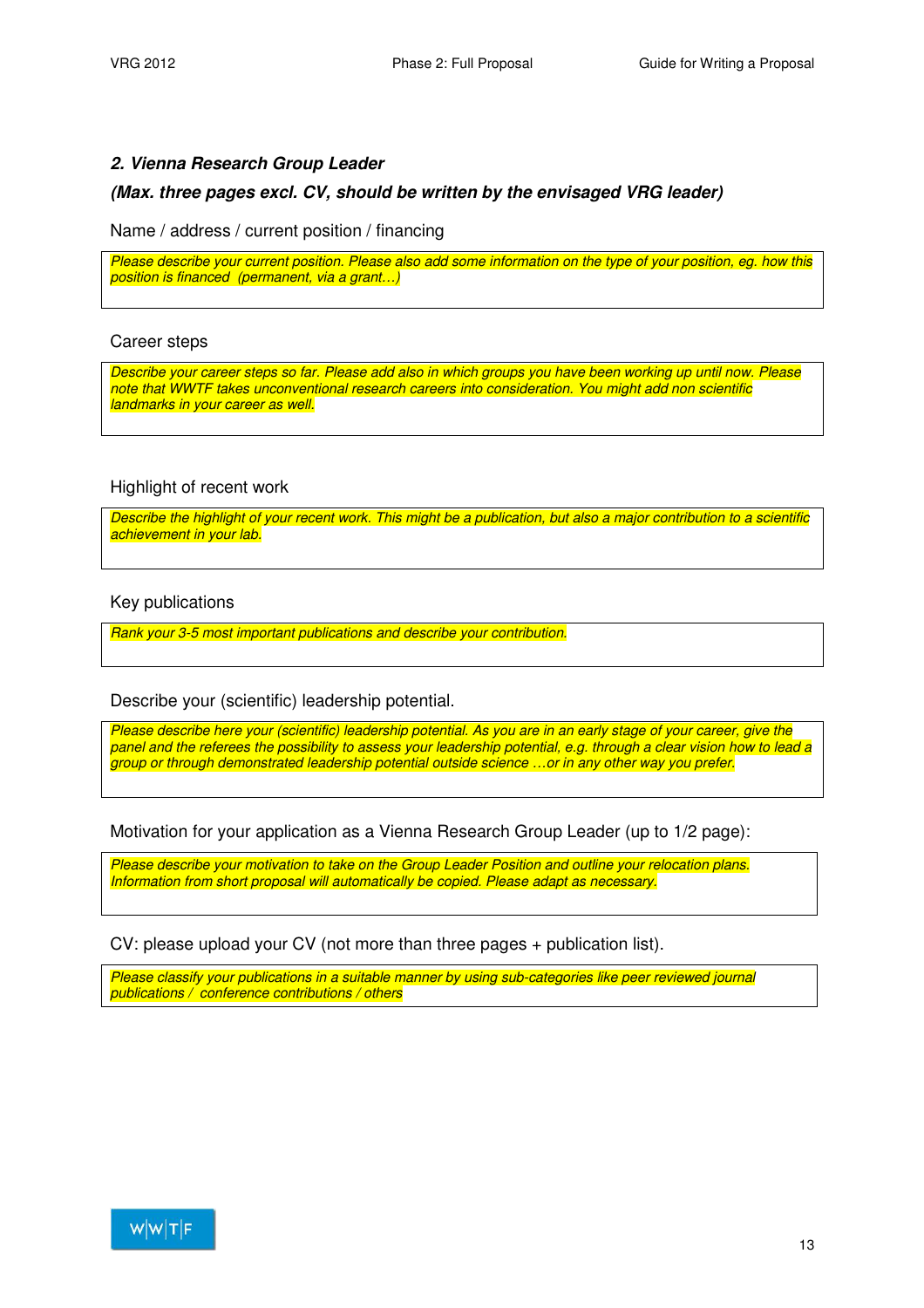# **3. Host Institution**

#### **(Max. three pages)**

Describe the host institution

Please note that this part should be more than a general description of the host institution. Put emphasis on this entity of the institution that attracts the candidate to come to Vienna. Name the department(s) / institute(s), in which the project will be carried out. As a general rule, the host institution is the principal applicant.

#### (If applicable) Describe additional institutions

If you wish to build a consortium: Please describe here your partner institutions briefly (no more than 10-15 lines per partner). Describe their role and how they interact with the new group. Partners are institutions apart from the principal applicant. Role and in-kind contributions have to be confirmed by a Letter of Intend (LoI).

#### Describe the group leader's future research environment

Describe how the new group is embedded in the existing research environment. How will the new group leader be concretely integrated, both as regards the chosen topic of research and management?

Motivation of the host institution to bring the proposed group leader to Vienna (up to half a page)

Information provided in the short proposal will be copied automatically to the full proposal.

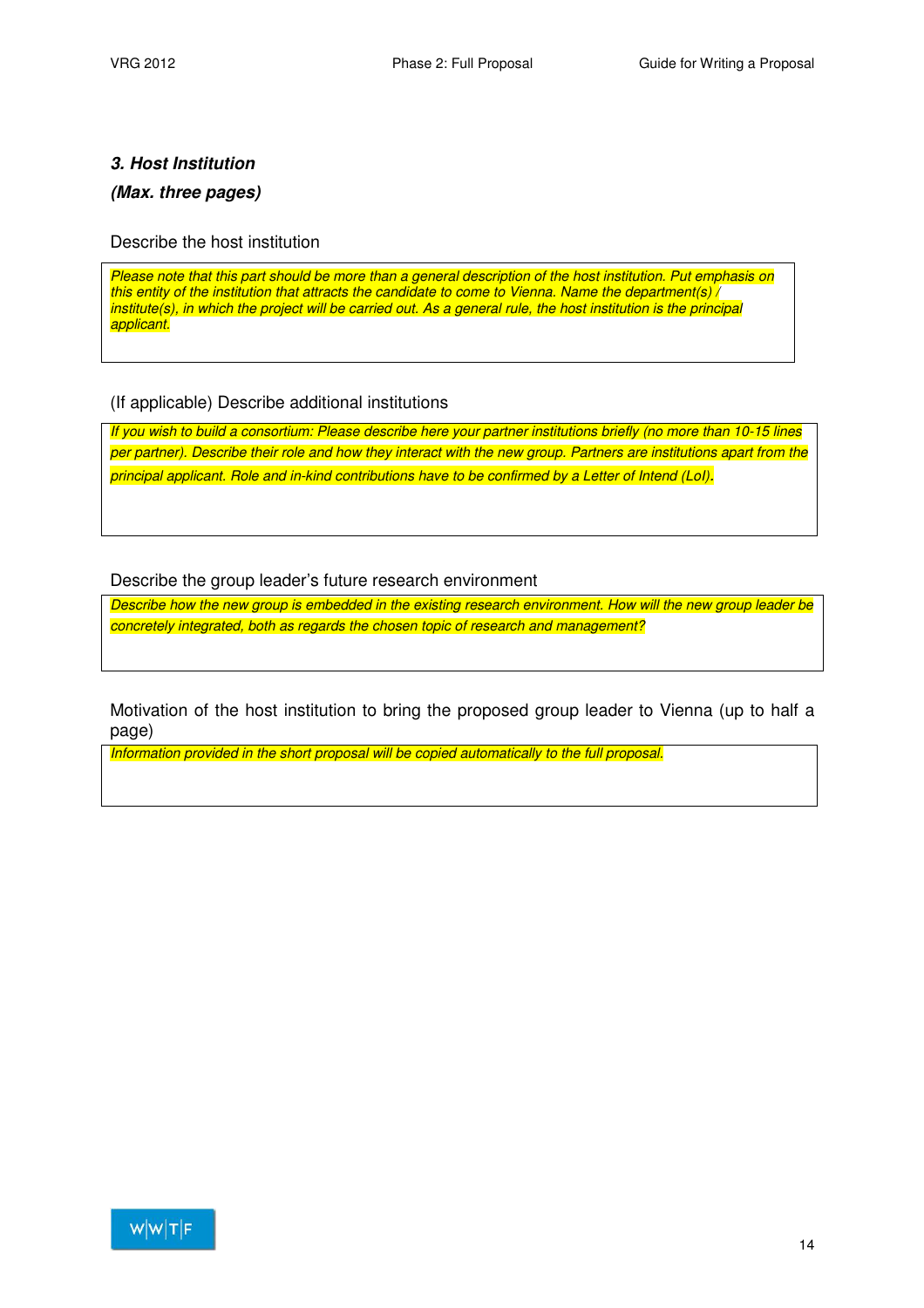#### **4. Work programme**

**(Max. six pages, should be written by the envisaged group leader)** 

State of the art in the proposed field and scientific challenges in the next years (about half a page)

Give a concise review of the state of the art in the proposed scientific field and the scientific challenges the Vienna Research Group Leader wants to address.

Relevant References (about one page max)

List key publications representing the state of the art in the respective research area.

#### Research plan (4 pages)

Consider that this section should provide external peers and panel members with a concise and yet complete picture of the research plan envisaged by the group leader and his/her group. Formulate the concrete research question(s) you would like to address and specify the objectives to be achieved and your theoretical and methodological approaches. Try to outline your work programme as concrete as possible and give the panel a clear picture that you know which work packages to start with. Nobody expects a milestone planning for the next six to eight years, but a clear vision and outline of your future research.

Disclosure of other applications for funding: Is the proposed research plan (or parts of it) submitted for funding elsewhere?

WWTF reviews whether specific proposed work steps are already funded elsewhere or whether the proposal was submitted to another funding institution. In order to avoid dual funding continuous exchange among the WWTF and e.g. the FWF (the Austrian Science Fund) concerning funded projects is taking place. Applicants agree in writing to act accordingly and to provide full information in all related matters. Infringing upon this regulation can lead to termination of assessment and in case of funding extensive reimbursement of payment is demanded.

Optional: Upload additional materials to this chapter

If you wish to use diagrams, pictures... please upload them here.

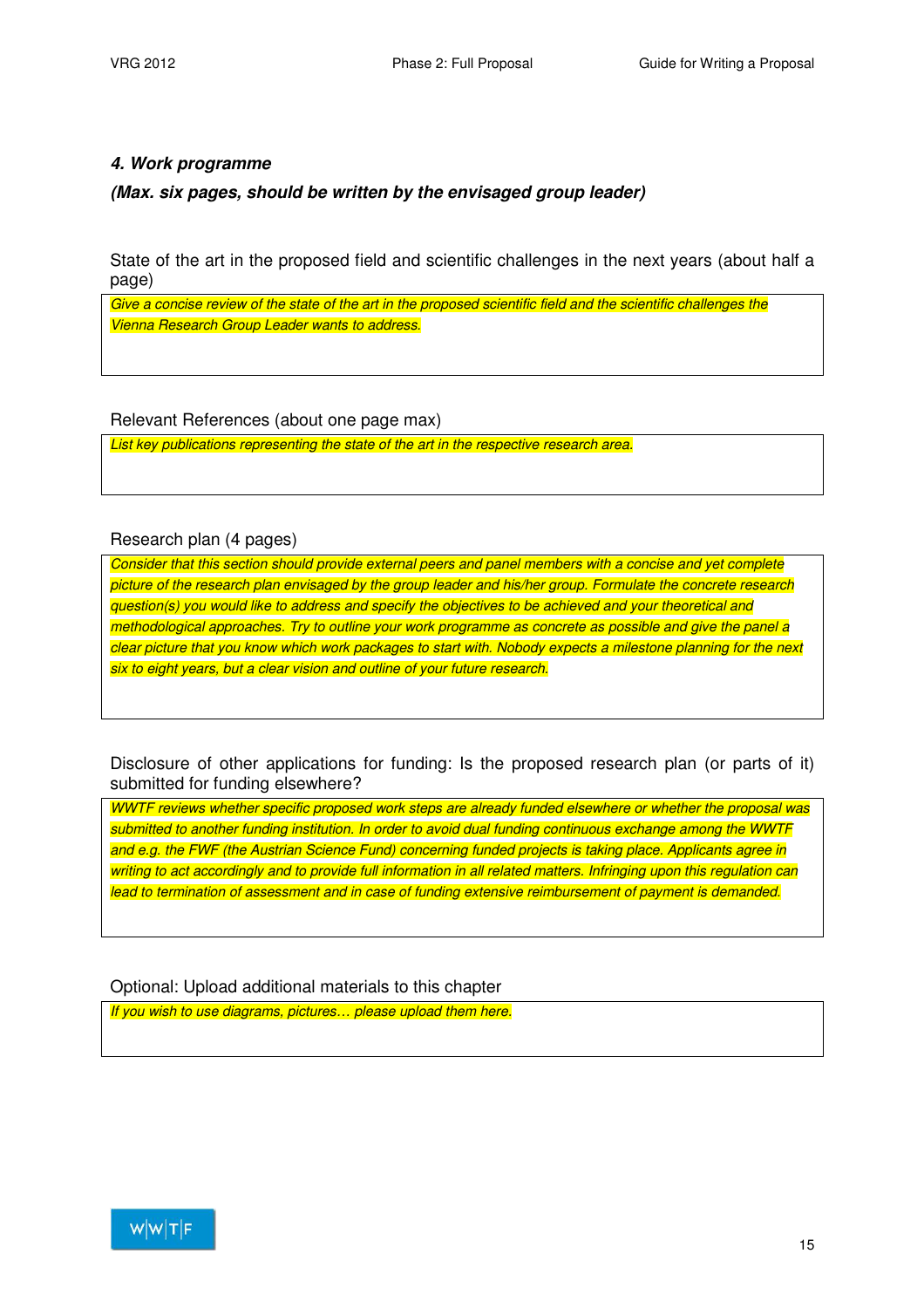#### **5. Integration of the proposed group leader**

#### **(About three pages)**

#### Description of recruiting procedures

Please describe the recruiting process for the proposed group leader (search process, principles of selection and criteria applied). If there was a search committee, briefly describe the role of the committee who was involved and the search criteria applied.

#### Gender management

Female scientists in Austria are clearly underrepresented in leading positions which is, among other reasons, due to gender biases in selection procedures (see e.g. Margo Brouns, Elisabetta Addis: Gender and Excellence in the Making, Synthesis report, European Commission 2004). It is a goal of the WWTF and of the Austrian scientific community to overcome these biases. Please describe your institution's policy to avoid gender biases as well as the concrete steps undertaken during recruiting and selecting the leader of the proposed Vienna Research Group.

#### Status of the group leader during the funding period

Describe the contractual relationship with the group leader and her/ his status within the home institution.

#### Time plan, evaluation process (1 page)

Evaluation plan: Vienna Research Groups are designed for an overall term of six to eight years. The first phase always takes five years, during which the Group is mostly financed by WWTF. After three to four years, an evaluation shall be performed. Please describe here your concrete schedule and the envisaged evaluation process. Please note that the evaluation has to be organised jointly by the principal applicant and WWTF.

#### Perspectives for the group leader after the funding period

WWTF believes that long term perspectives for researchers are a prerequisite to hire good people. What is the principal applicant's strategy about tenure track models? Is there potential for development of the group after the funding period and a successful evaluation, and if so, in what direction?

#### Support structure

What measures are set that the integration of the new group leader runs smoothly? When the group leader has arrived: Is there a support in terms of administration? How will the access to scientific personal (doctoral students, post docs) be organized?

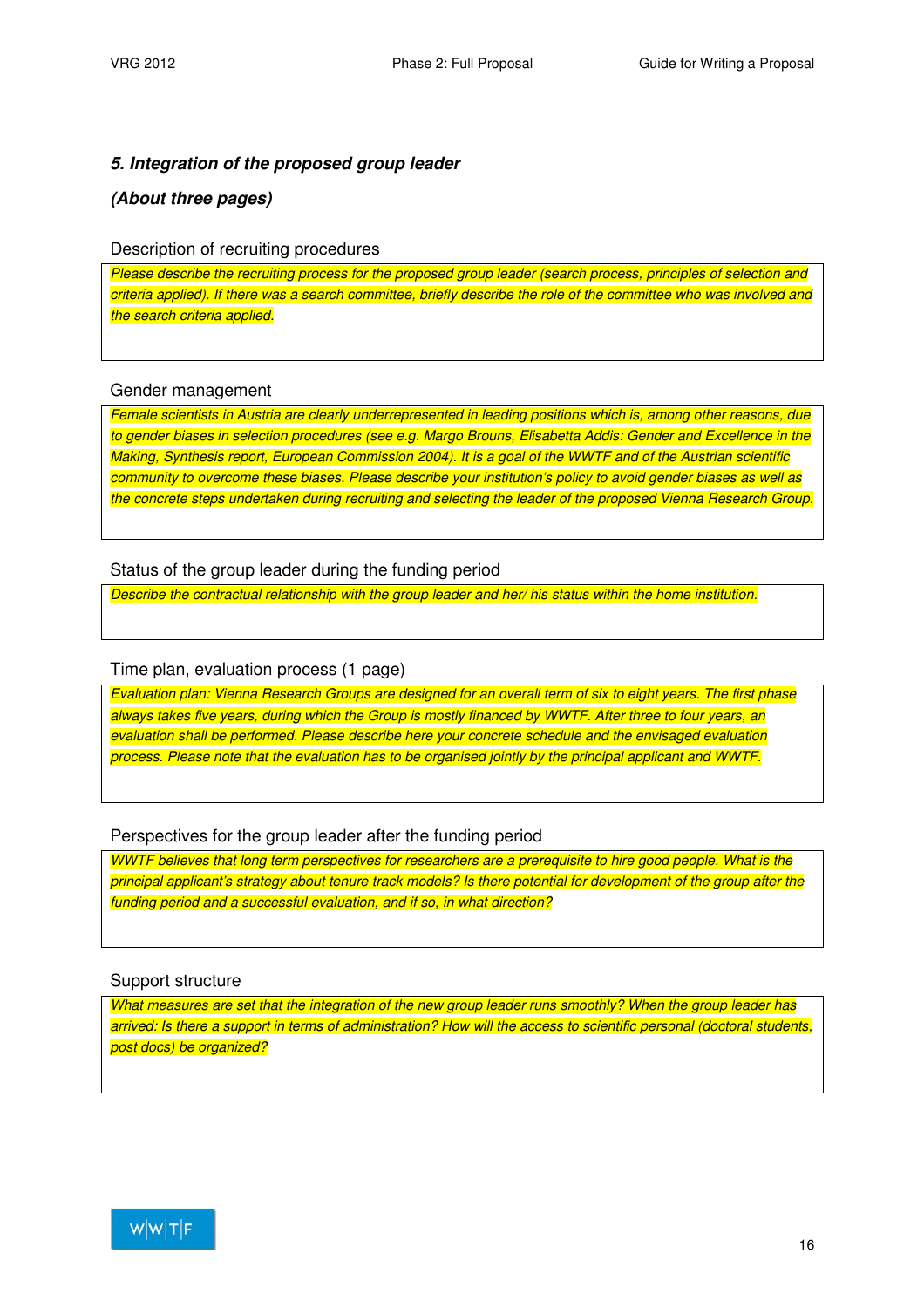# **6. Resources (Max. three pages)**

Describe the envisaged group and its size

How will the group be set up? Which qualifications are needed and when?

Describe the equipment and materials needed

Shortly describe the equipment and materials needed to successfully perform the group's research. Describe the availability of these equipment and materials. What should be funded by WWTF?

In-kind contributions - statement

The applicant's in-kind contributions have to amount to at least 20% of the total amount applied for. These in-kind contributions have to be described in detail, and  $-$  if provided by partners  $-$  need to be documented in the appendix in the form of Letters of Intent covering items and amounts indicated.

Often, basic infrastructure and basic equipment are classified as in-kind contribution: Basic infrastructures as office premises equipped with telephone, internet, laboratory etc., must be available anyhow, so that work in the given research area can be taken up upon signing of the contract. Other categories are internal labour, materials/software or cash.

Overhead policy

WWTF pays overheads of up to 20% of the fundable direct costs (being personnel costs and other costs). Please indicate the institution's overhead policy with regard to this proposal.

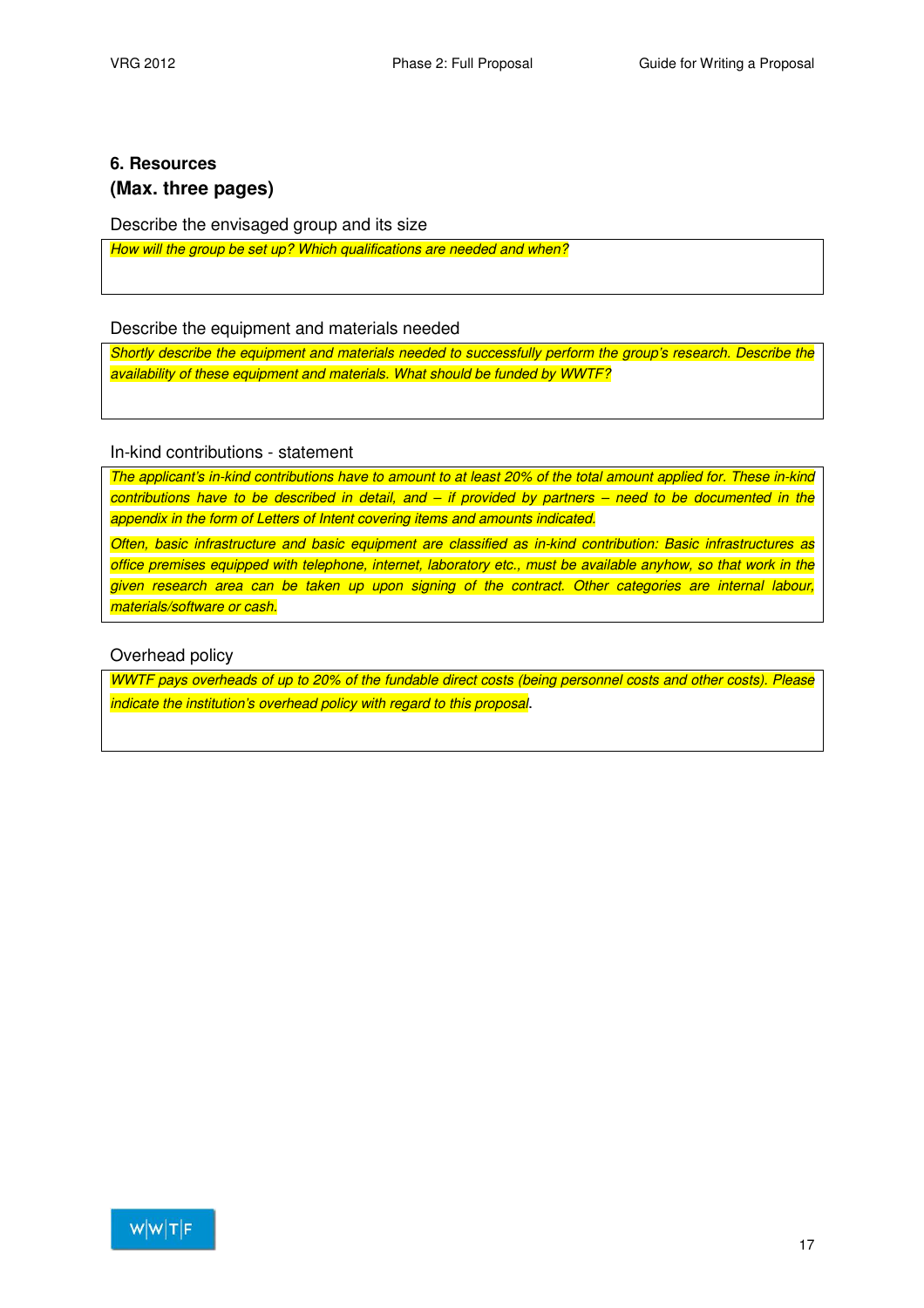#### Personnel costs and internal labour

| Personnel costs (requested WWTF funding)        | See excel table Costs&Finance field J 5  |
|-------------------------------------------------|------------------------------------------|
| Personnel costs (contribution/ internal Labour) | See excel table Costs&Finance field J 12 |
| Overall                                         |                                          |

#### Equipment/ materials / others

| Equipment / materials / others (requested funding) | See excel table Costs&Finance field J 6  |
|----------------------------------------------------|------------------------------------------|
| Equipment / materials / others (on own account)    | See excel table Costs&Finance field J 13 |
| Overall                                            |                                          |

#### **Overheads**

| $\mathbf{M}$<br>רוגי - | - 1<br><b>AOSIS&amp;F</b><br>באר<br>76<br>9 X N<br>. .<br>.<br>''''''<br>''''<br>. . |
|------------------------|--------------------------------------------------------------------------------------|

### Overall project costs

| Requested WWTF funding | See excel table Costs&Finance field J 4  |
|------------------------|------------------------------------------|
| In-kind contribution   | See excel table Costs&Finance field J 11 |
| Total costs of VRG     | See excel table Costs&Finance field J 17 |

# **Please fill in Excel Table "Personnel" and "Costs&Finance"**

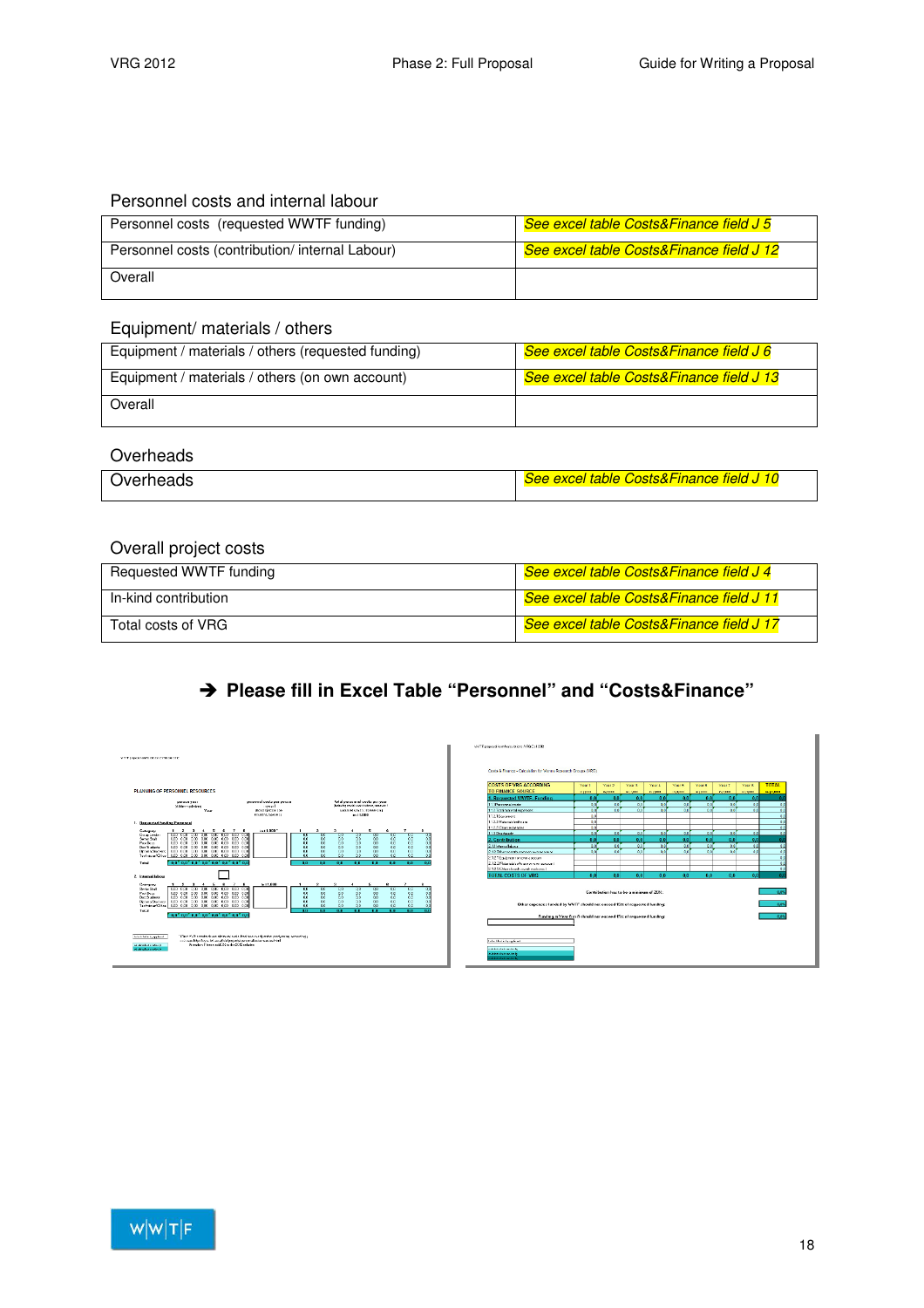## **Some Words on Eligible Costs**

Funding can be extended to any costs that are assignable to the project and are reasonable in terms of the project and scientific field:

- labour cost of the Vienna Research Group leader;
- labour cost of project staff;
- cost of project-related materials, events, travelling or specific organisational activities within the scope of the funded project, including a contribution towards the cost, if any, of moving and setting up the Group;
- third-party costs, specifically for external contributions, consulting, human resources development, studies and software;
- cost of laboratory and other equipment for the Vienna Research Group;
- overheads of up to 20% of the directly fundable costs.

WWTF has not set any unit rates for the **personnel costs** of the group, but suggests that the Austrian Science Fund's rates can be used as minimum reference rates (see: http://www.fwf.ac.at/de/projects/personalkostensaetze.html). As the Group will start in Vienna in 2013 at the earliest, we suggest to use 2012 rates plus an annual increase of 3%. The staff categories are defined as follows (international degrees have to be adjusted to these definitions):

| <b>Personnel Category</b>  | Minimum salary p.a. for 100% employment according to<br>FWF standards $2012 + 3%$ |
|----------------------------|-----------------------------------------------------------------------------------|
| <b>Senior Staff</b>        | 68.680€                                                                           |
| Post Docs                  | $62.430 \in$                                                                      |
| Doc Students (30 hrs/week) | 35.740 € (47.660 € for 40 hrs/week)                                               |
| Diploma Students           | 5.440€                                                                            |
| Technician/Office          | 41.560 € (depending on qualification)                                             |

**Equipment:** This covers devices, instruments, system components and other durable goods that have to be purchased **in addition to** the available initial equipment and basic infrastructure, with a view to providing the group leader and his/her group with better infrastructure. If the purchases planned exceed the amount of  $\epsilon$  20,000.- incl. VAT, the following questions need to be answered:

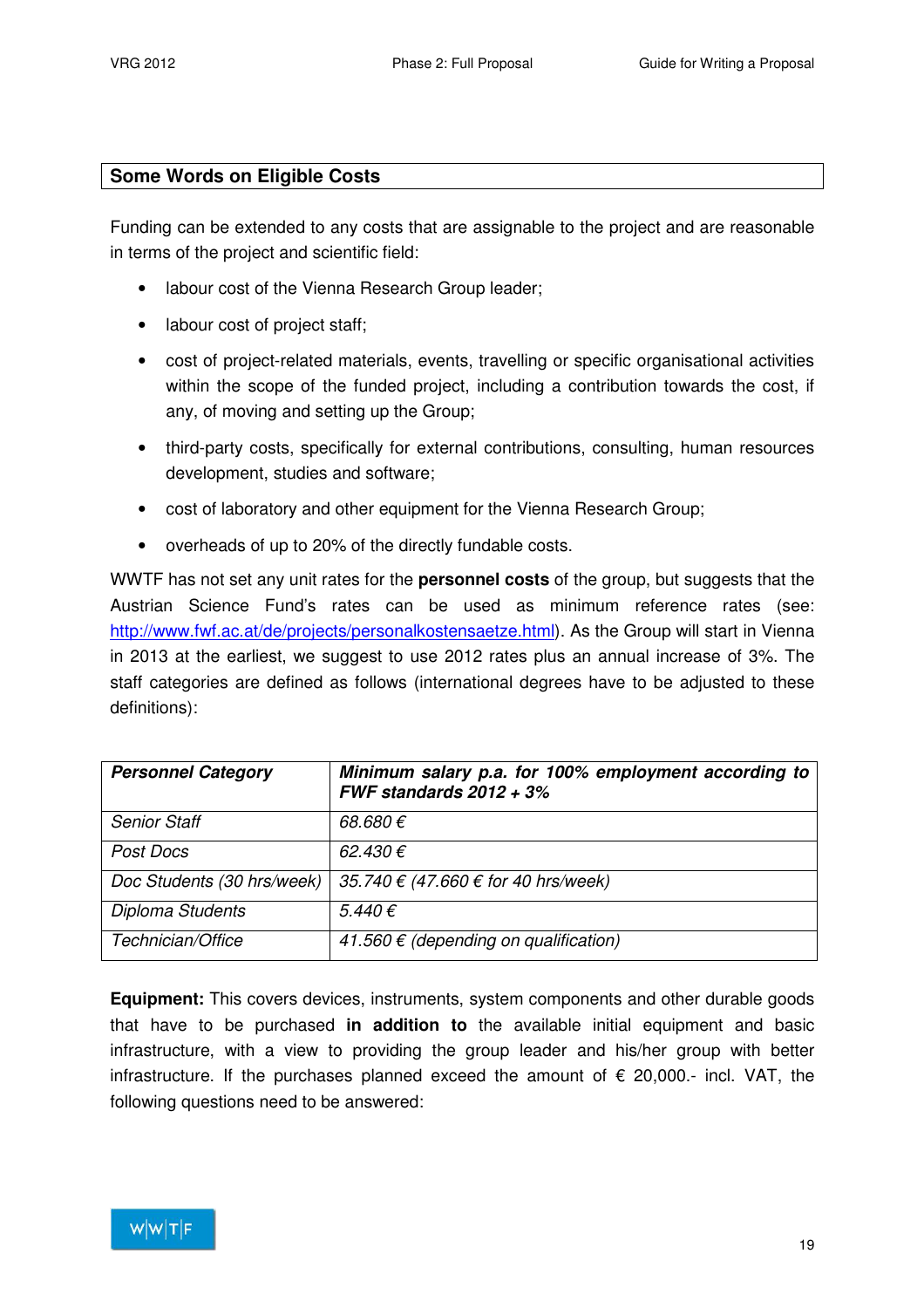- 1. Is there any available, comparable equipment which could be modified for the tasks envisaged? If so, what would be the cost of modification as compared with that of purchase?
- 2. Is comparable equipment available within a reasonable distance (i.e. in Vienna)? If so, is there a chance of shared use?
- 3. What are the expected follow-up costs (recurring maintenance and repair, upkeep, consumption of energy, water, gases, coolants, etc.)? Costs accuring after the end of the WWTF funding period will, naturally, have to be covered by the principal applicant.
- 4. Note: If WWTF funding is desired, this equipment can be rented, leased, adapted, or bought. If devices are bought, pro rata depreciation rates can be funded. If special equipment is used on own account, pro rata depreciation rates should give the value of contribution.
- **Material(s) and Software**: This covers expendable material; appliances up to € 1,500.- € excl. VAT. Please provide a realistic estimate. Software: Requisite software that is not yet available can be purchased if no suitable software can be provided by the incorporating group(s).
- **"Other":** This covers, for example, the costs of travelling to scientific congresses or the costs of events and workshops organised internally or service contracts (paid on a lump sum basis).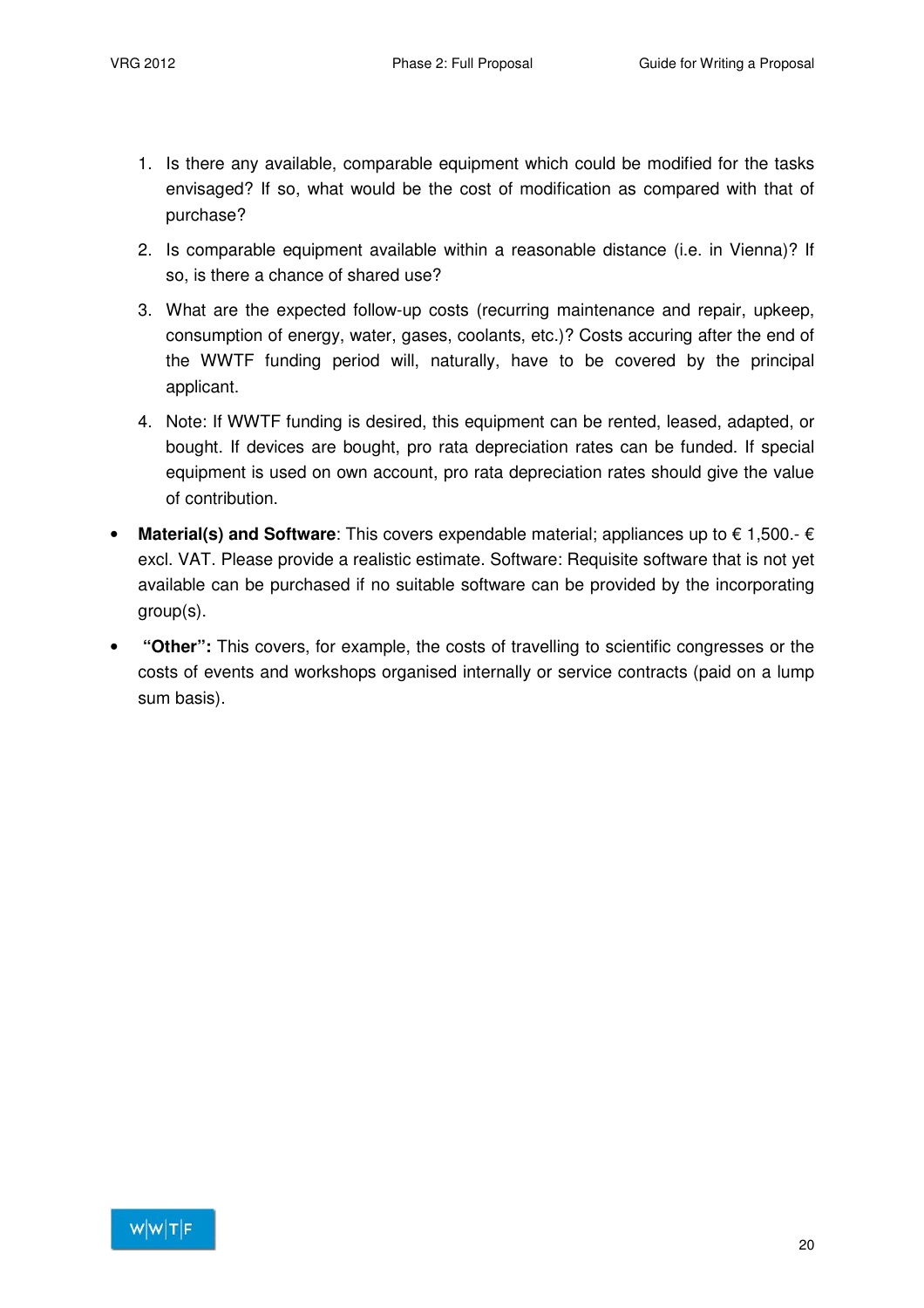# **Appendix**

For uploading documents please make sure that in sum documents uploaded as appendices do not exceed 10MB and that all files must be uploaded in PDF format.

Letters of Intent (LoIs) of any participating institution with in-kind contributions to the project. Such a Letter of Intent is not needed from the group leader's host institution.

**Letters of Recommendation (LoRs)** may be provided (max. 2).